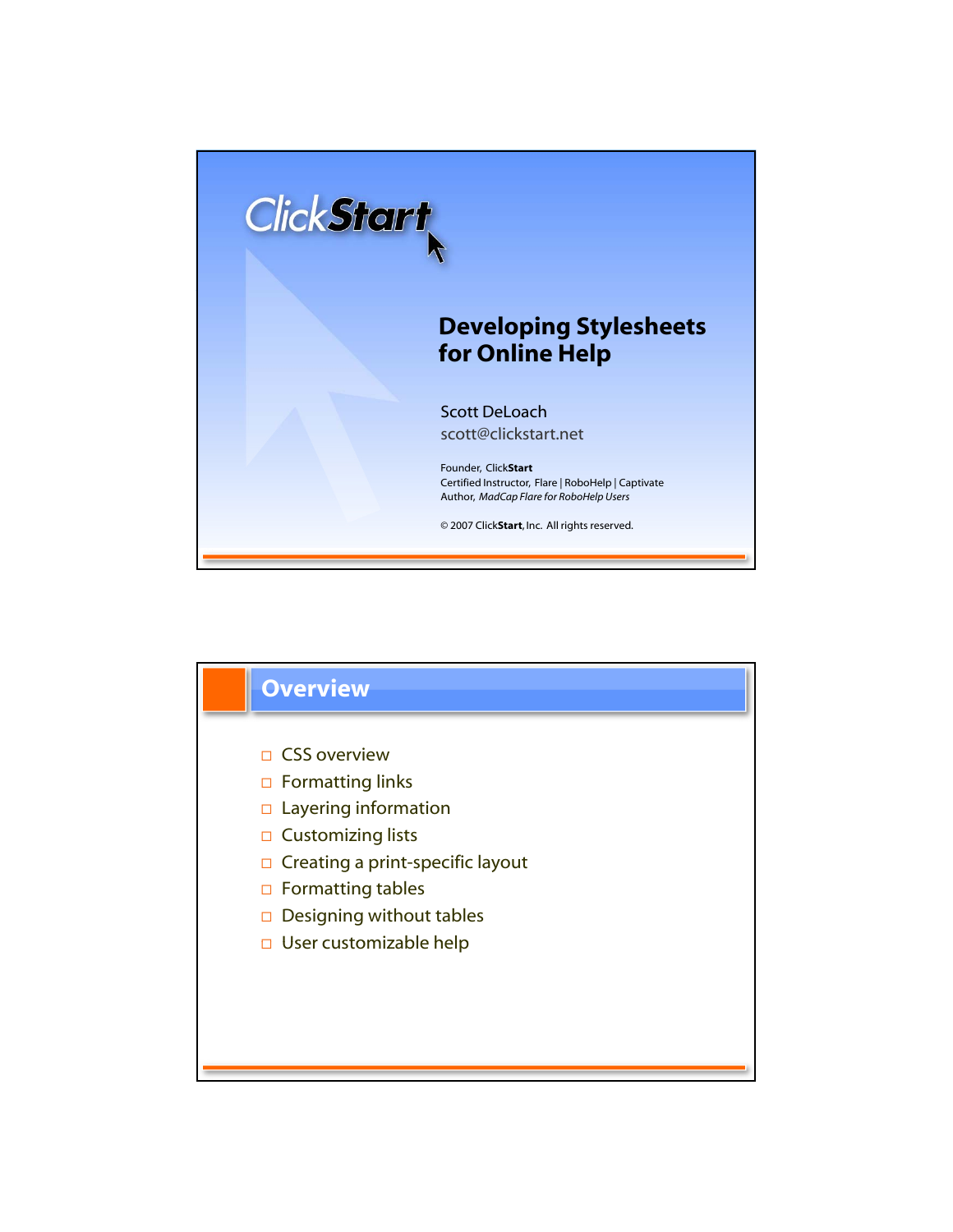

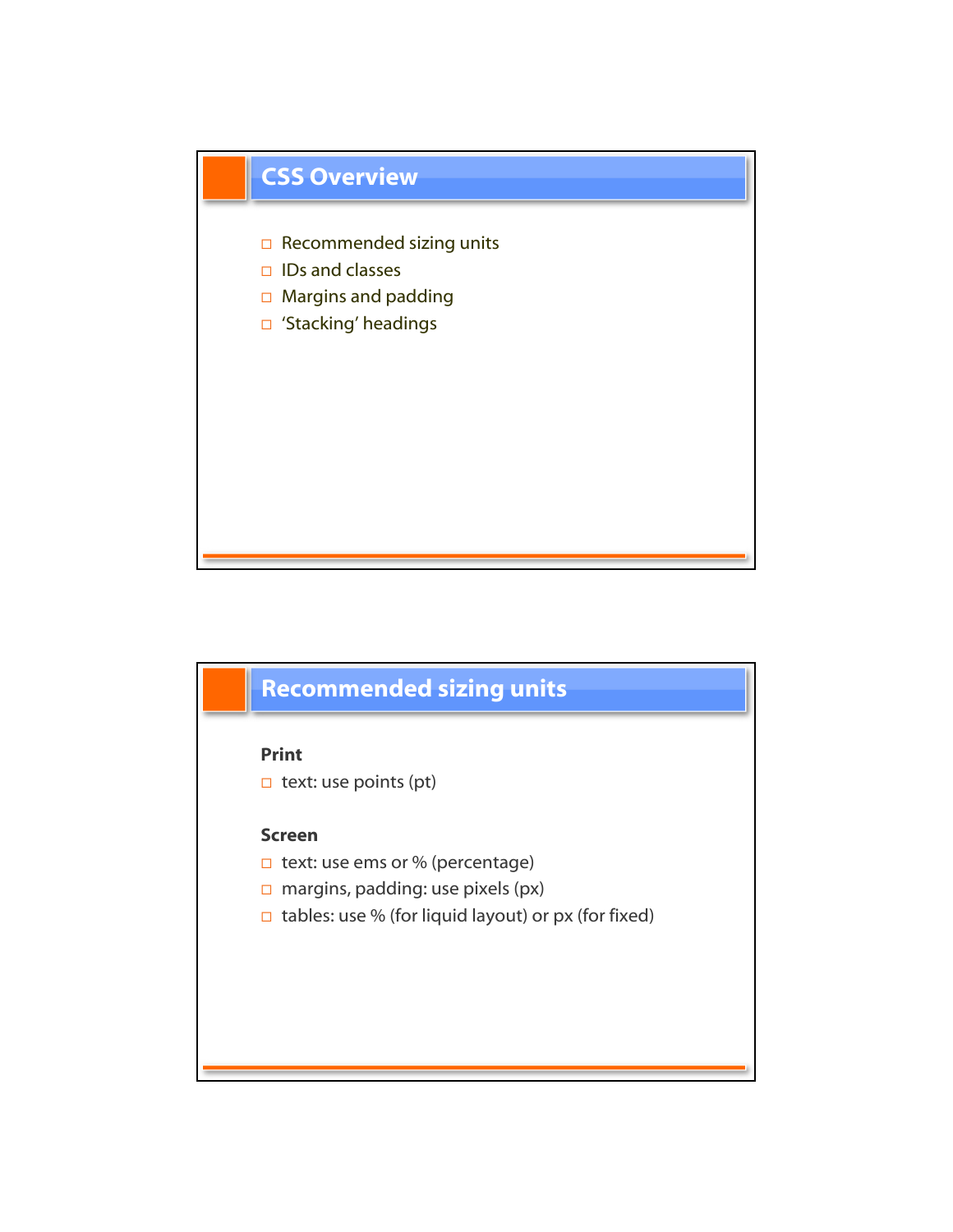

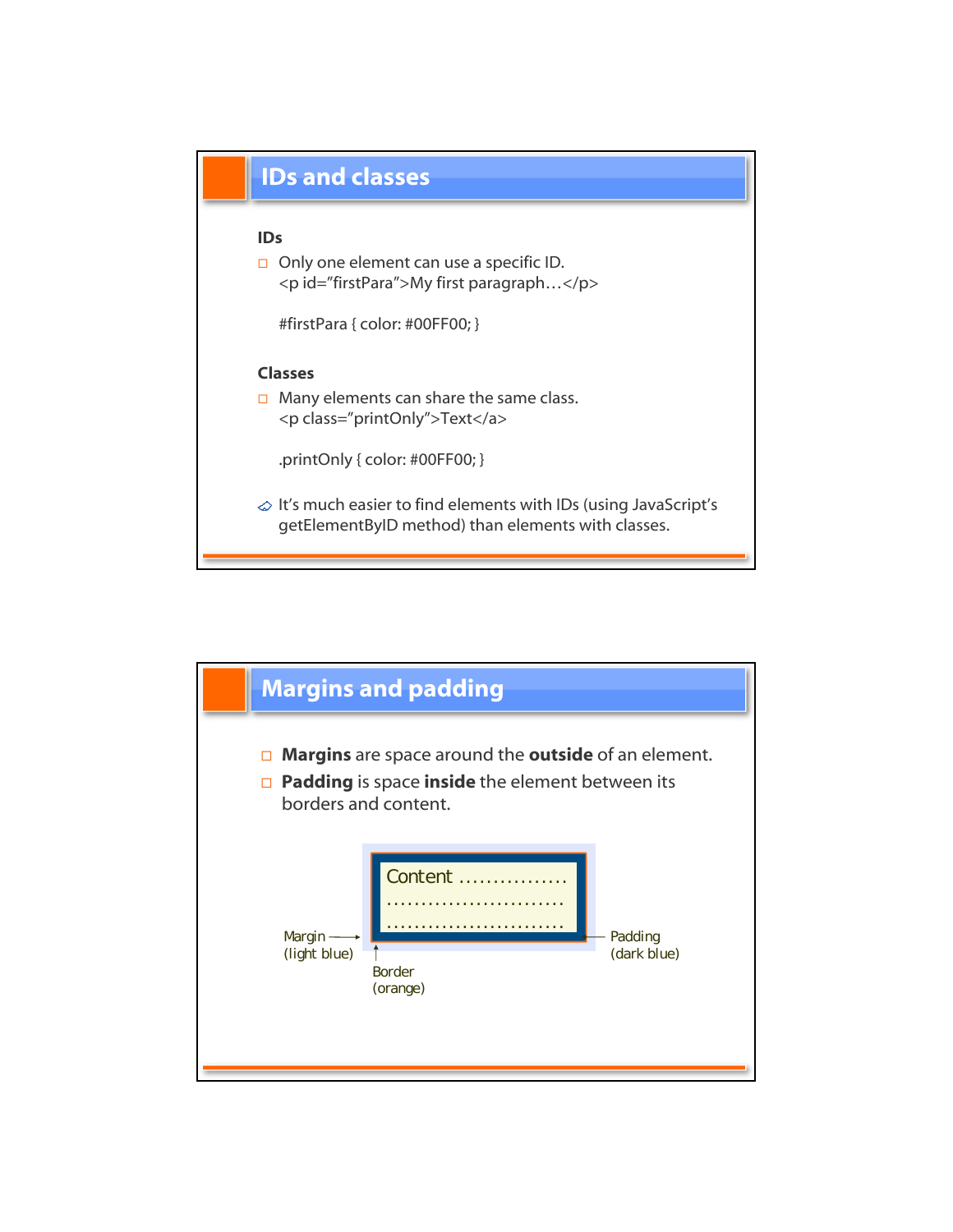

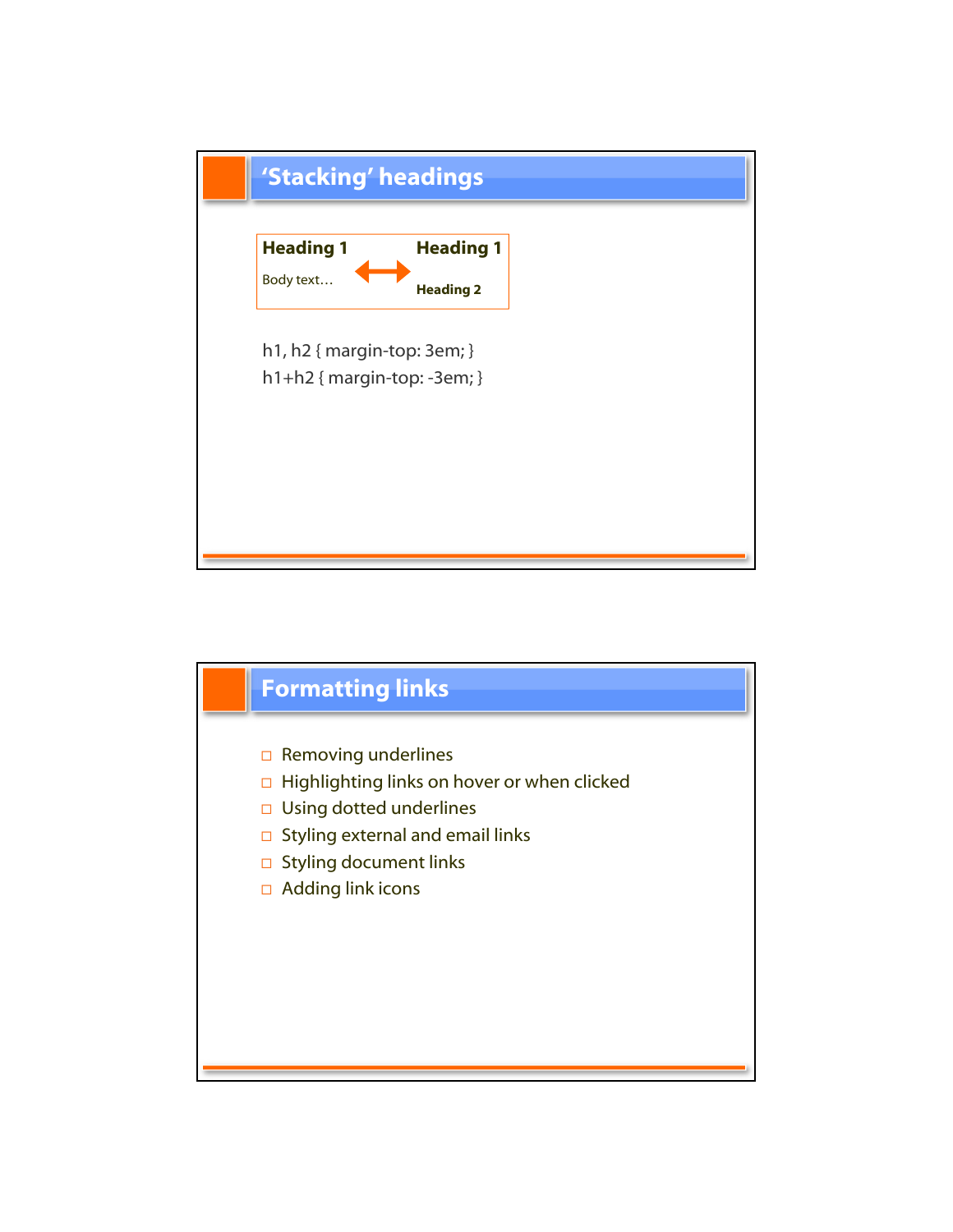

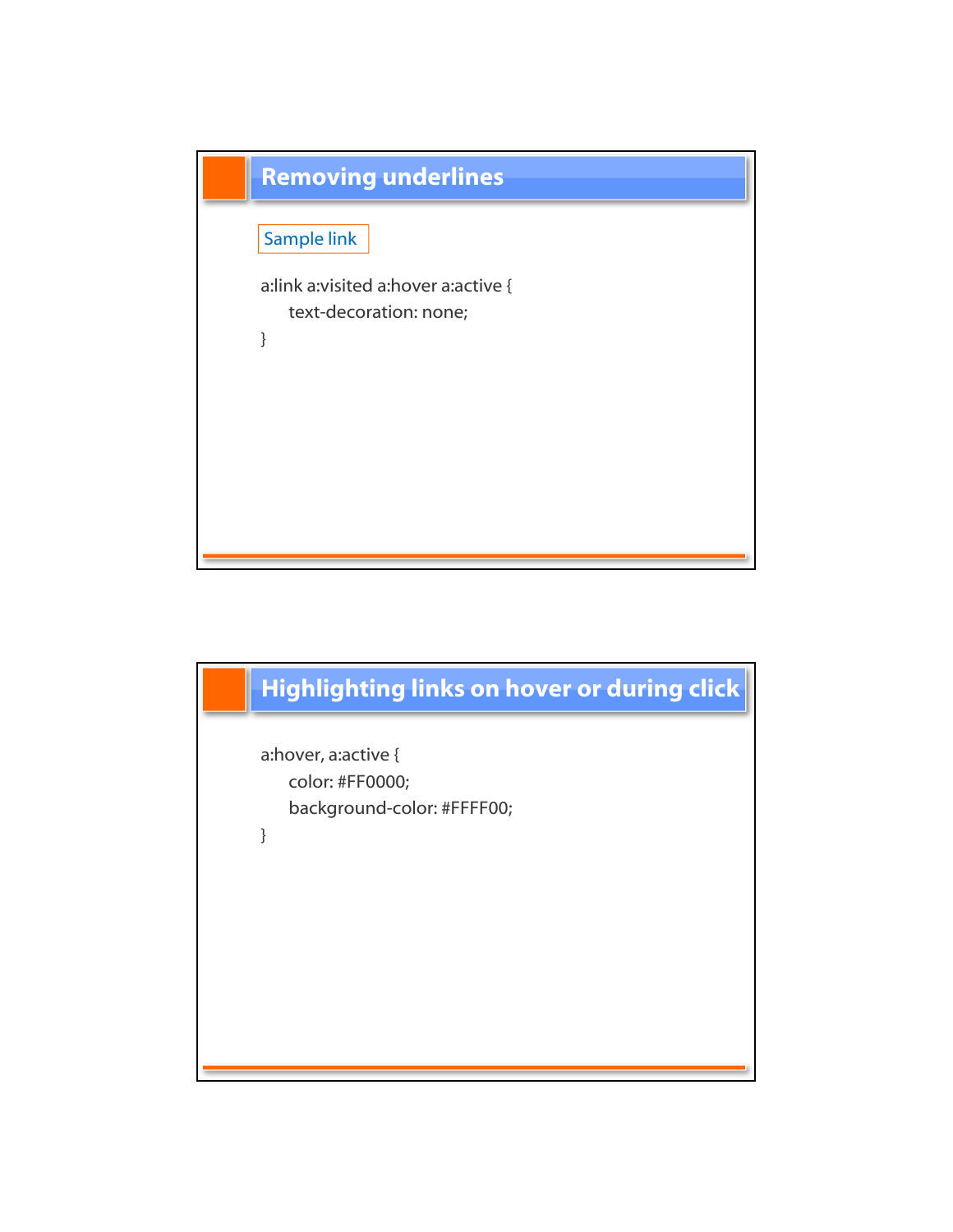

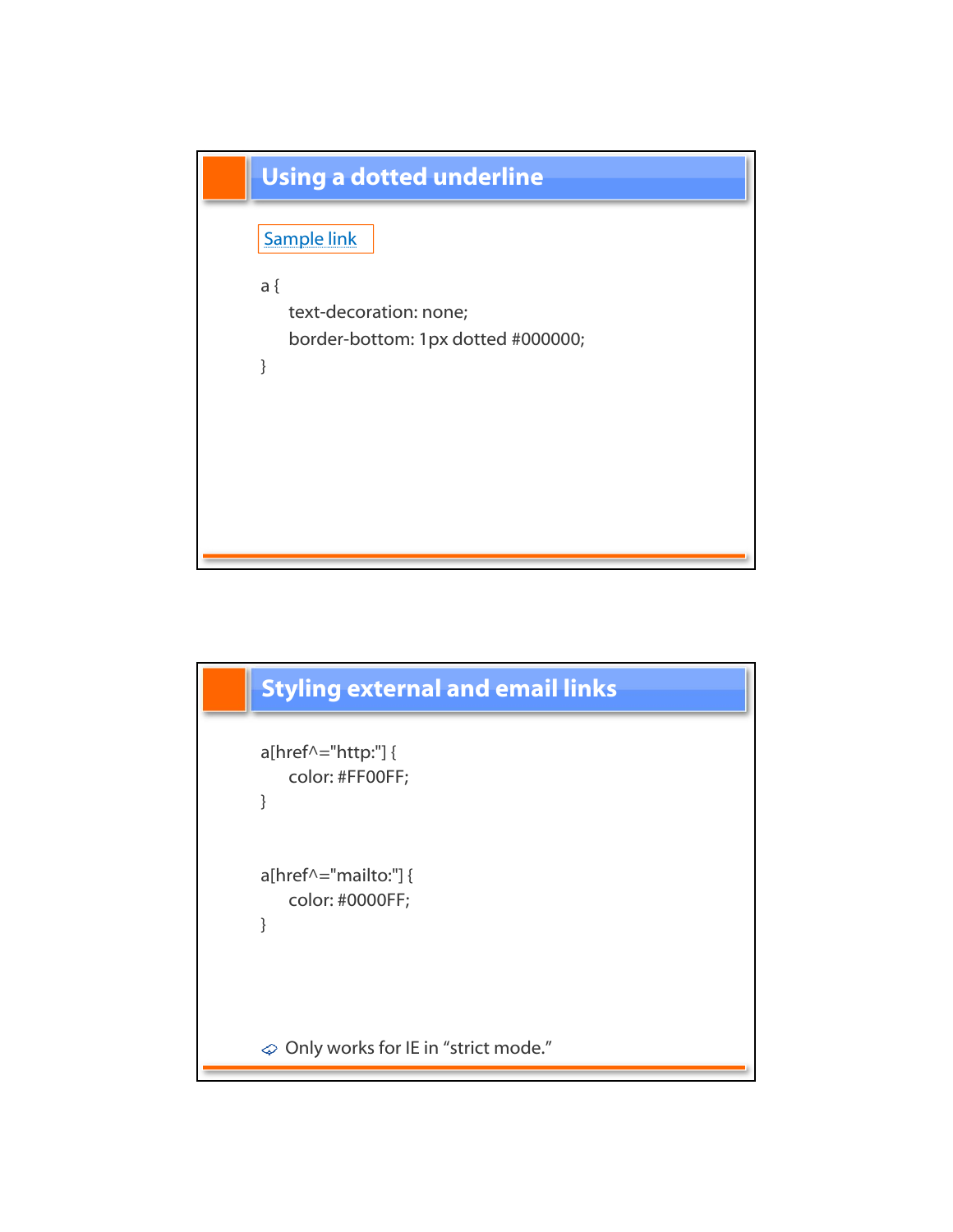

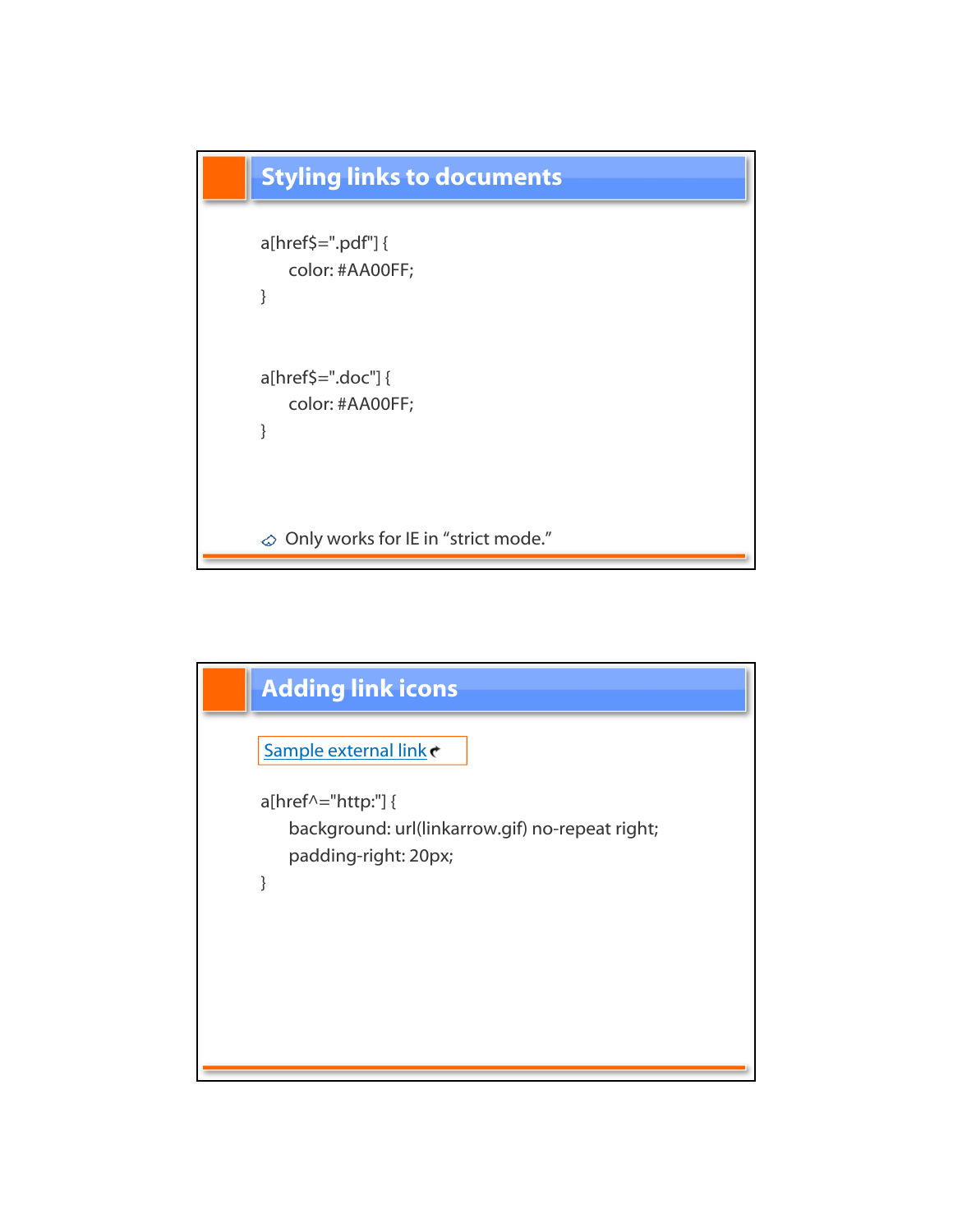

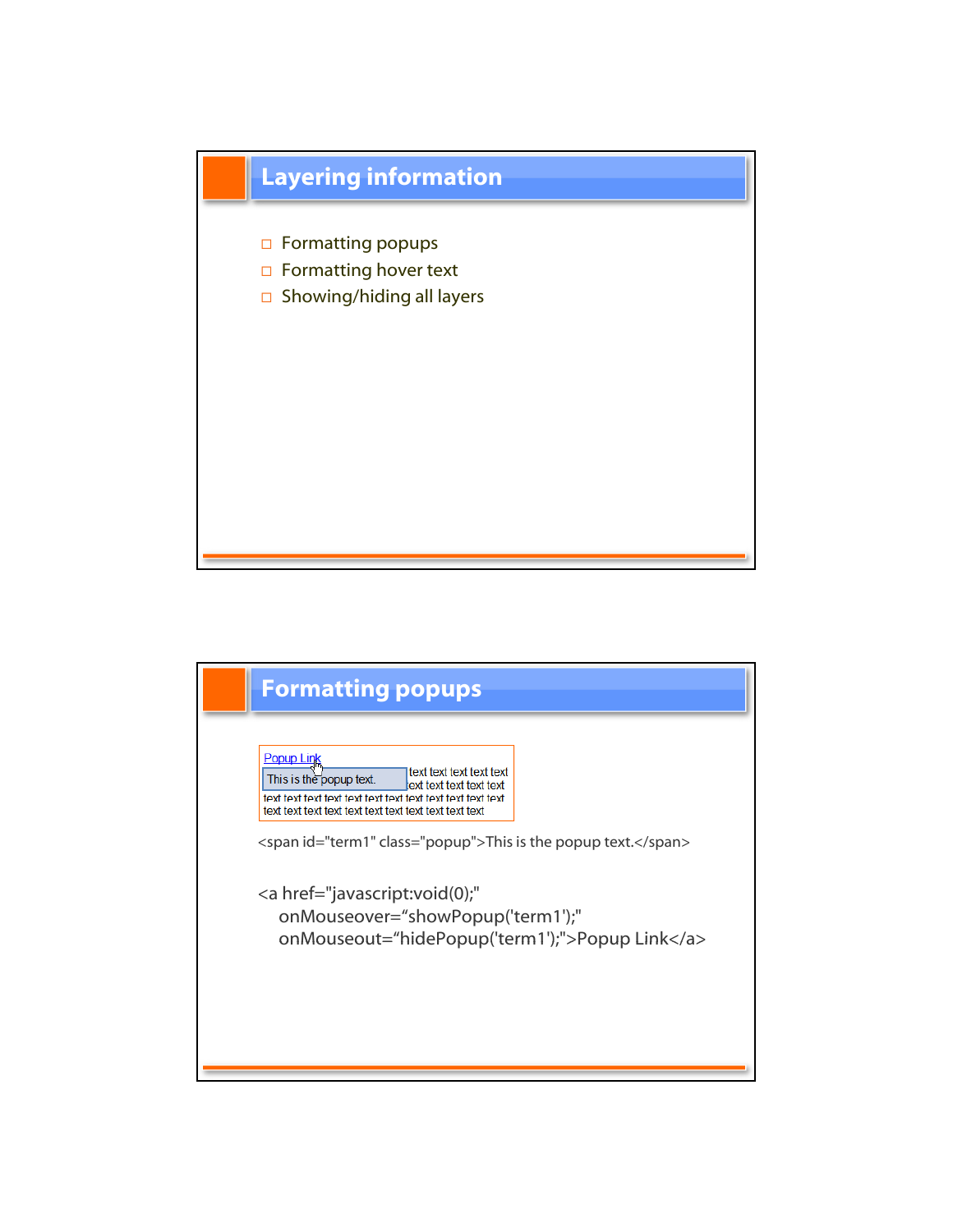

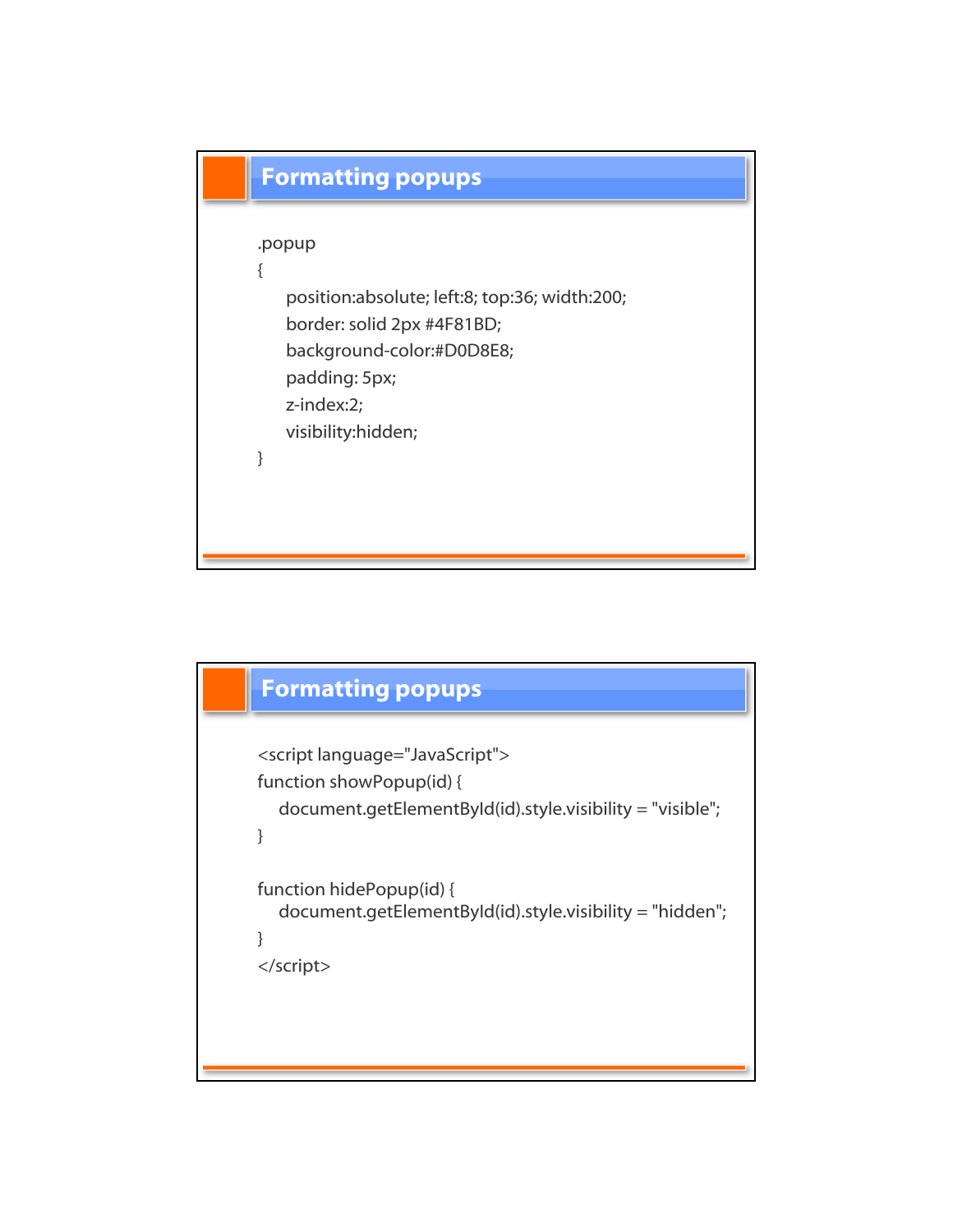

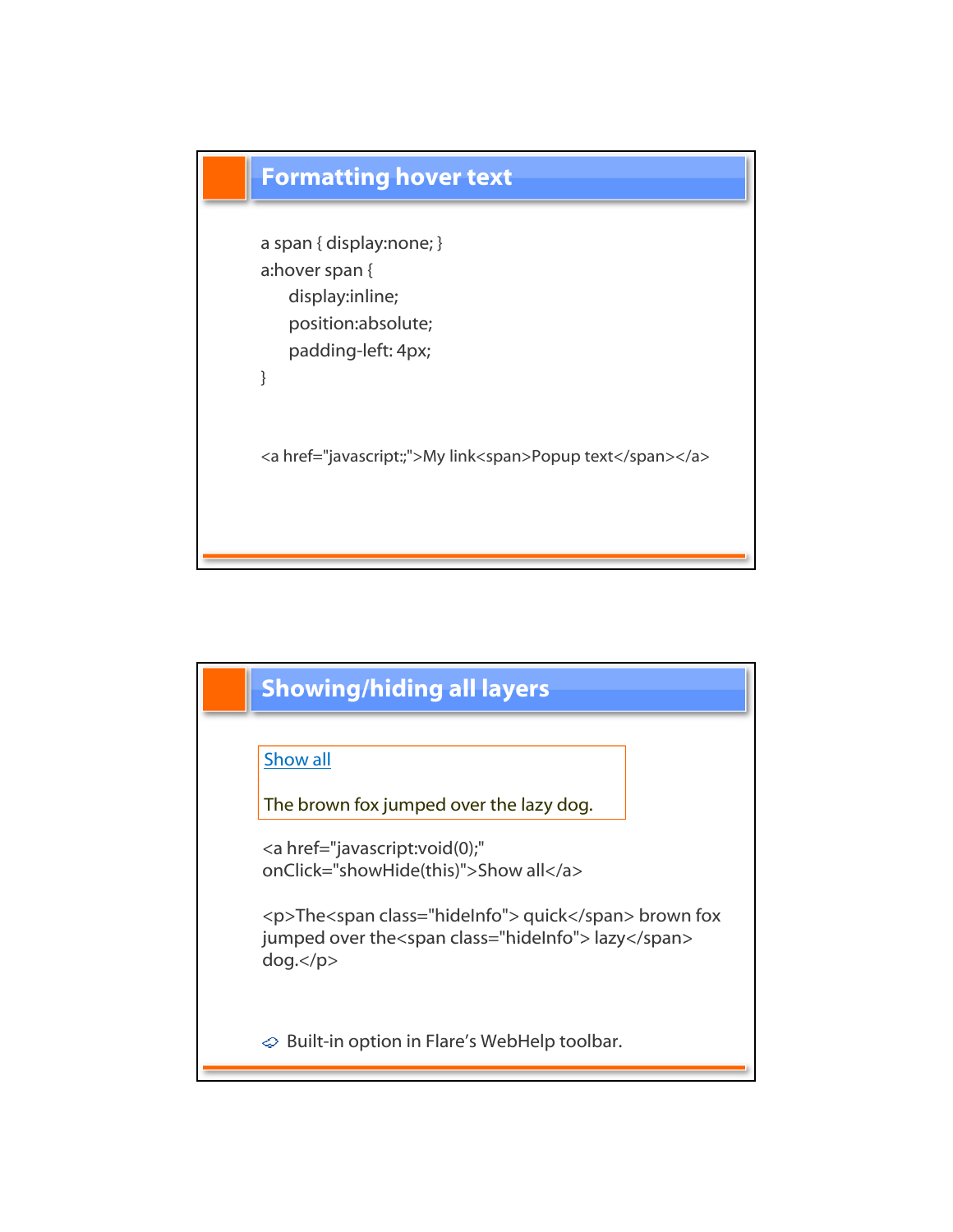

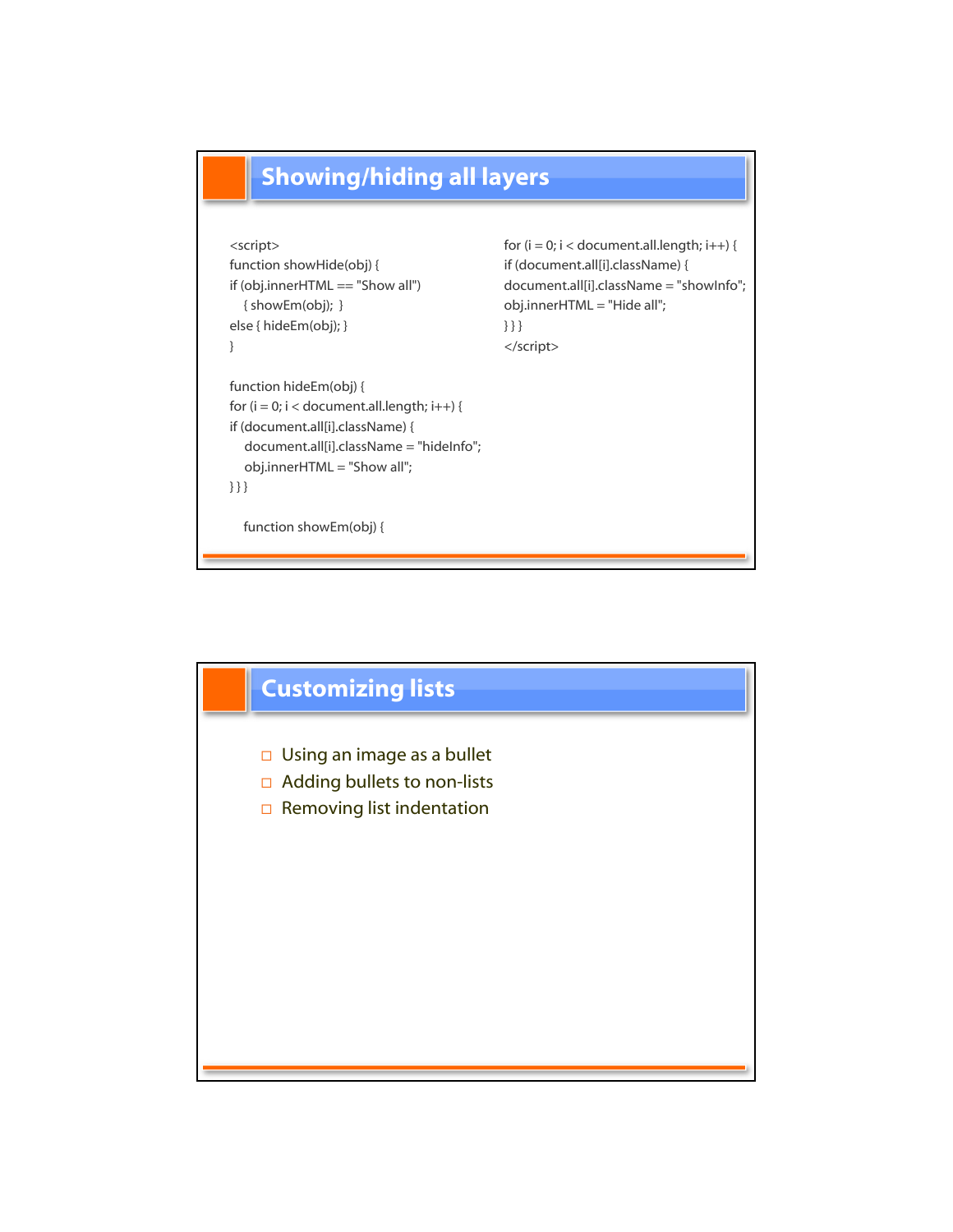

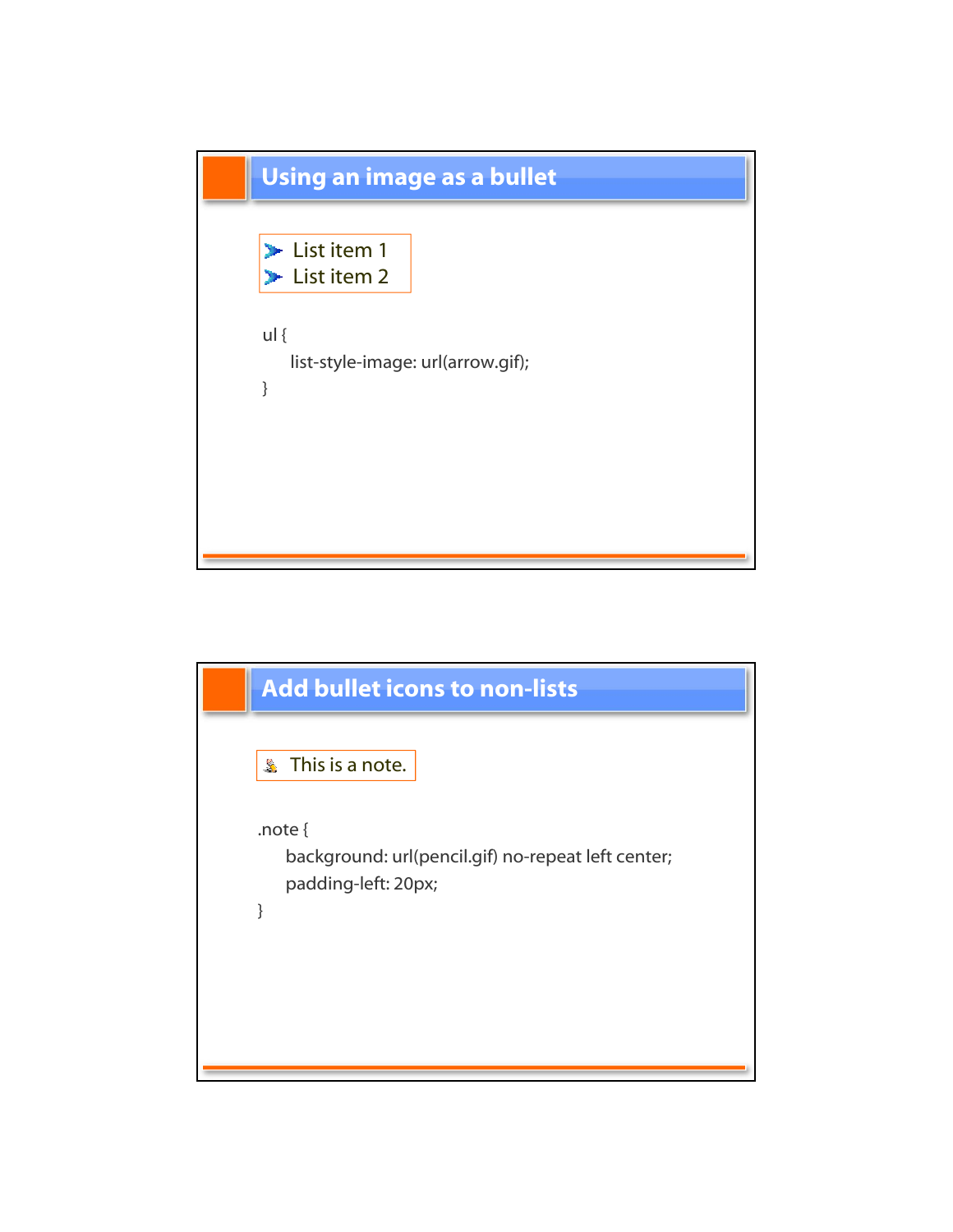

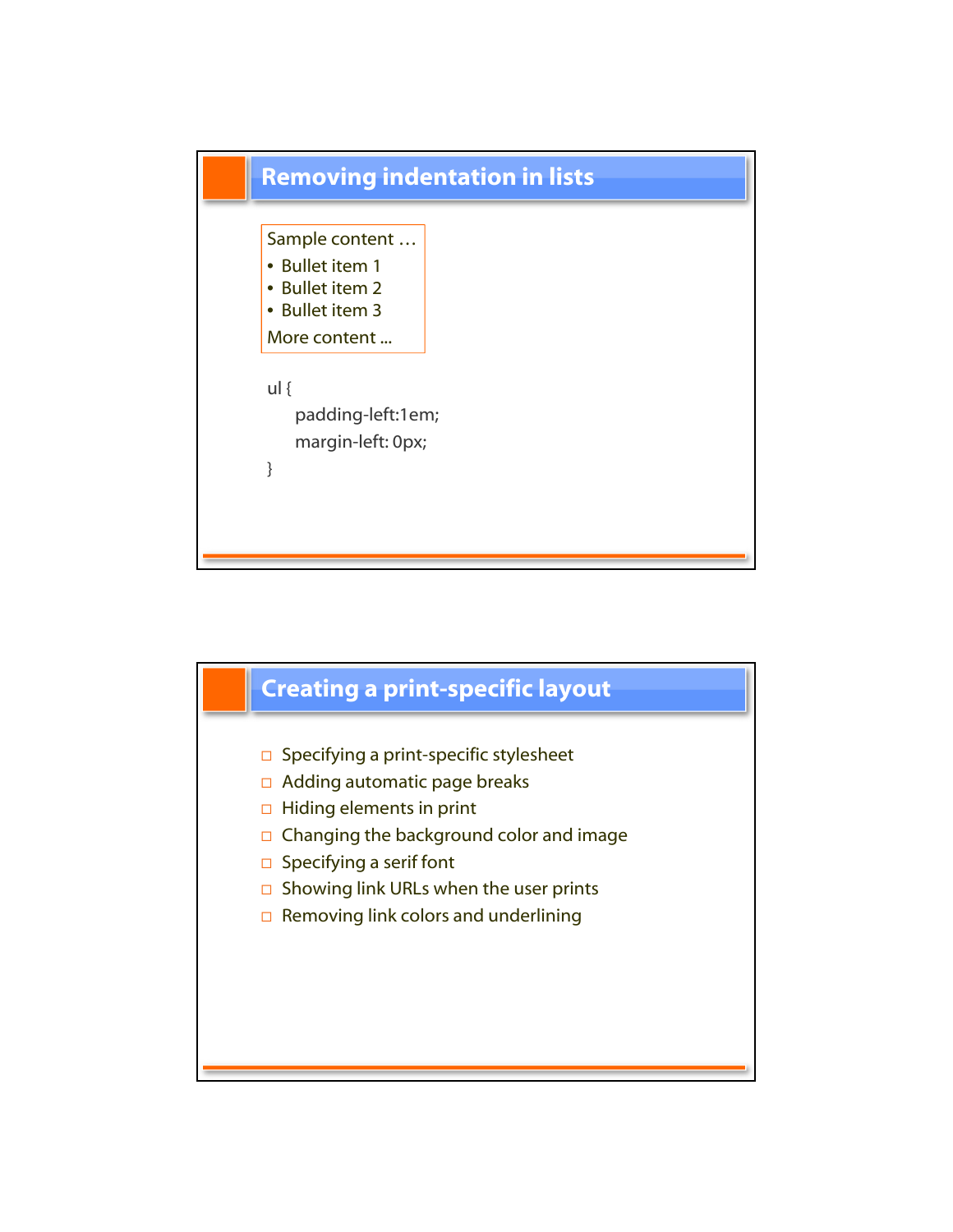

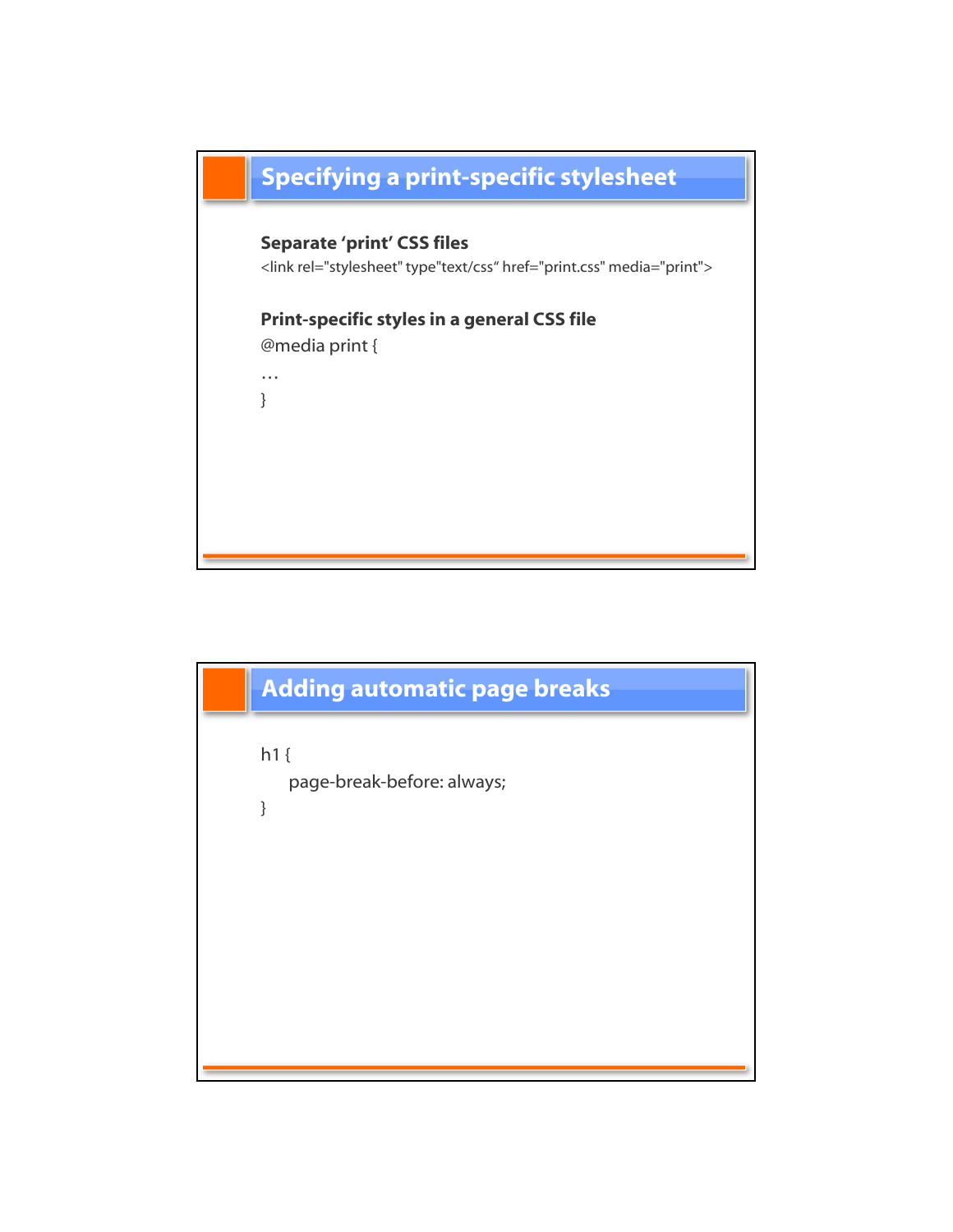

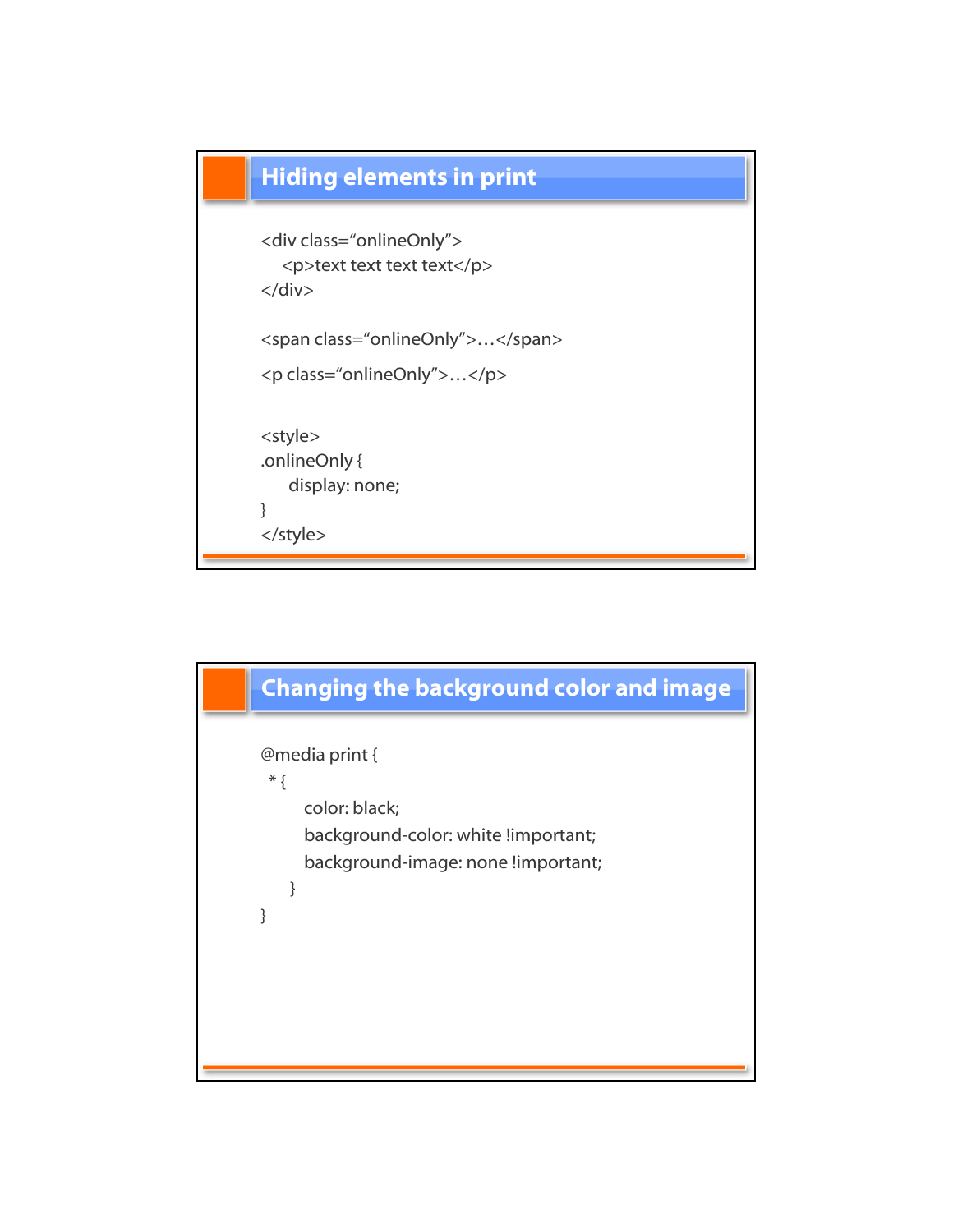

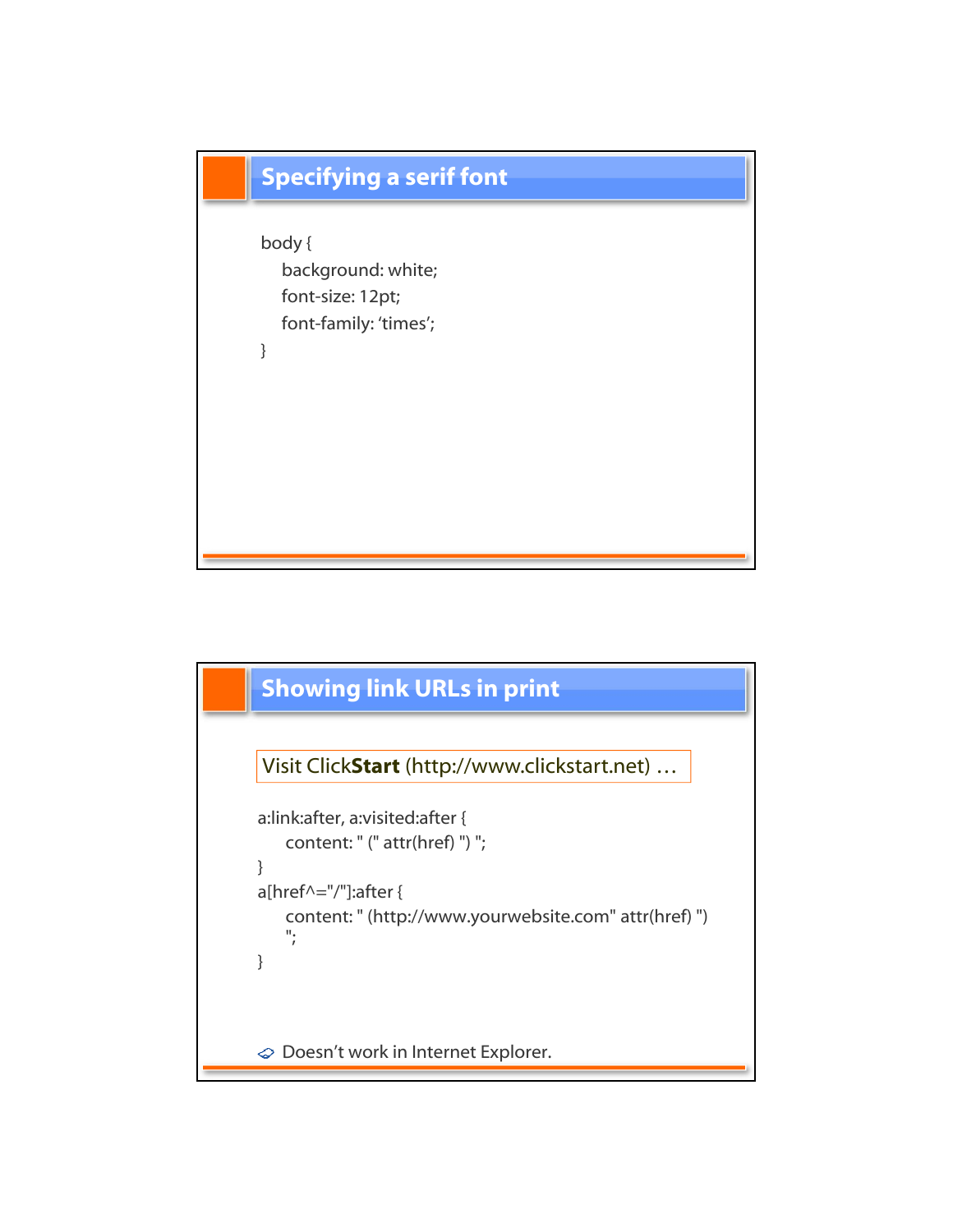

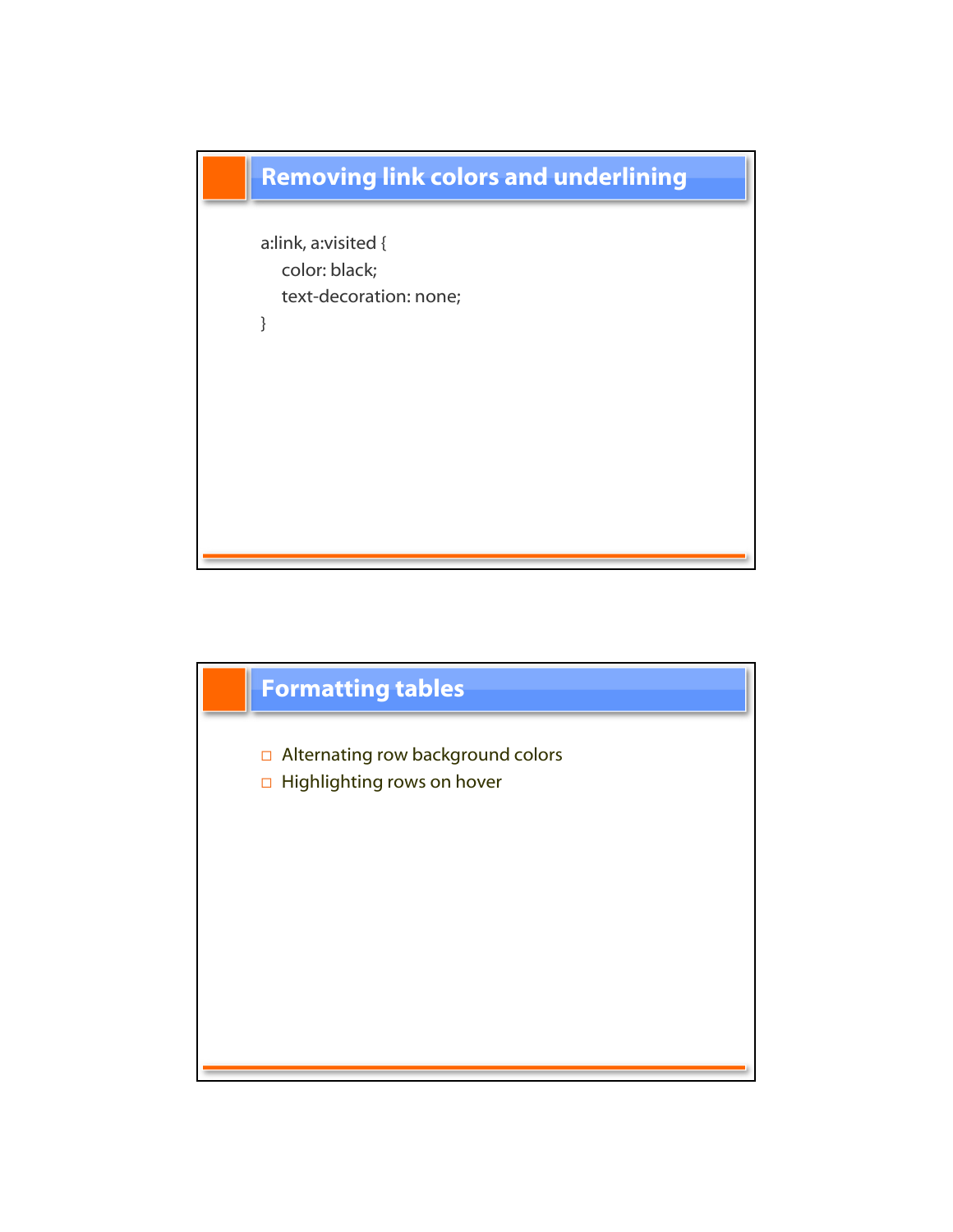## Alternating row background colors

|    |   | tableRowFirst |
|----|---|---------------|
|    | a | tableRowEven  |
| le |   | tableRowOdd   |
| g  | n | tableRowEven  |
|    | K | tableRowOdd   |
|    | m | tableRowEven  |

## Alternating row background colors

## <script>

```
function formatTables() { 
var allTables = document.all.tags("TABLE"); 
for (i = 0; i < allTables.length; i++) {
var rows = 
  allTables(i).getElementsByTagName("tr");
for (j = 0; j < rows.length; j++) {
if (j == 0) {
rows[j].className = "tableRowFirst";
}
else {
if (j % 2 == 0) { rows[j].className ="tableRowEven"; } 
else { rows[j].className = 
  "tableRowOdd"; } } } } }
</script>
```

```
<style>
.tableRowFirst {
  background-color: #4F81BD; }
.tableRowOdd {
 background-color: #D0D8E8; }
.tableRowEven {
 background-color: #FFFFFF; }
```
</style>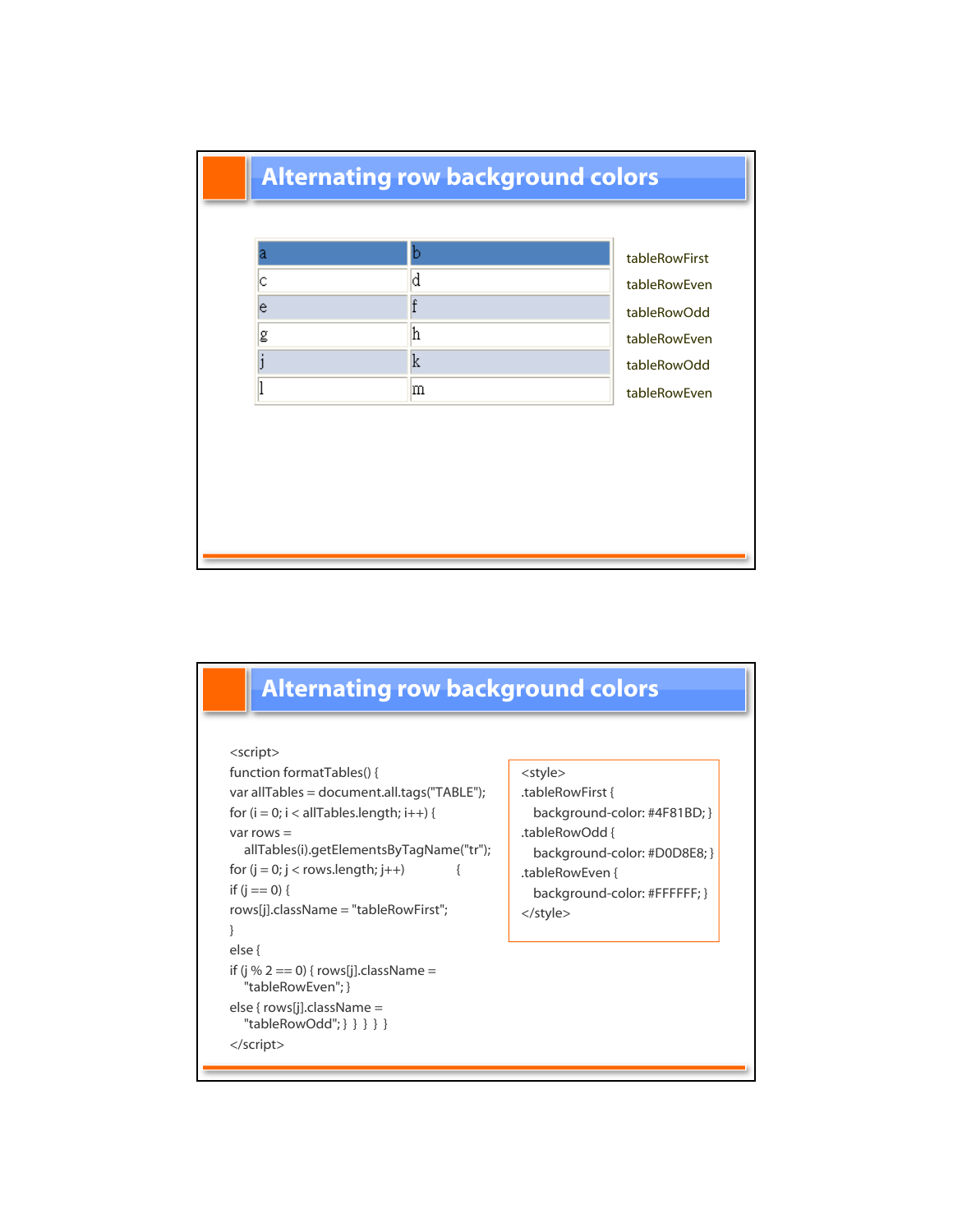| Field      | Description    |
|------------|----------------|
| Name       | Your name.     |
| Password   | Your password. |
| tr:hover { |                |

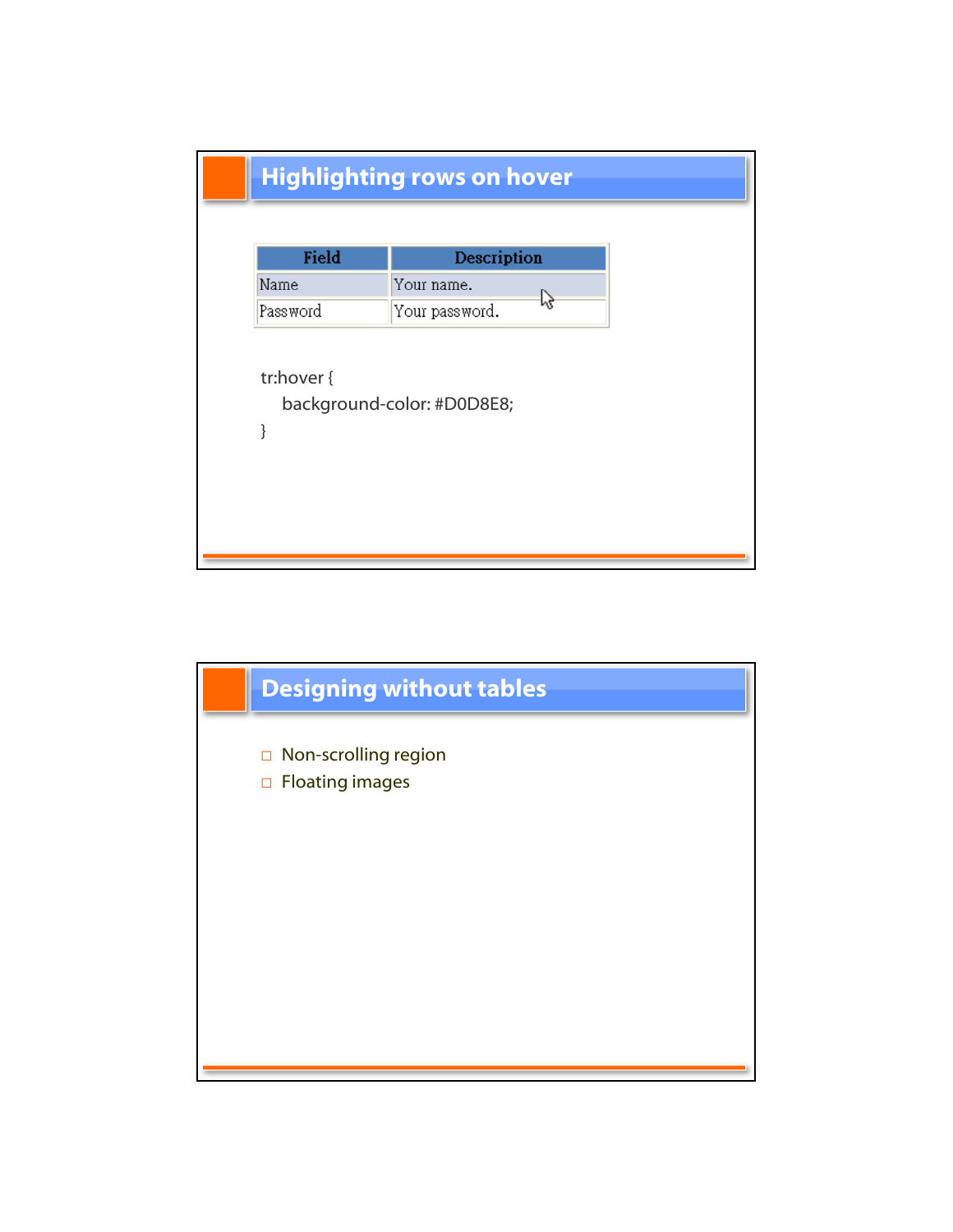

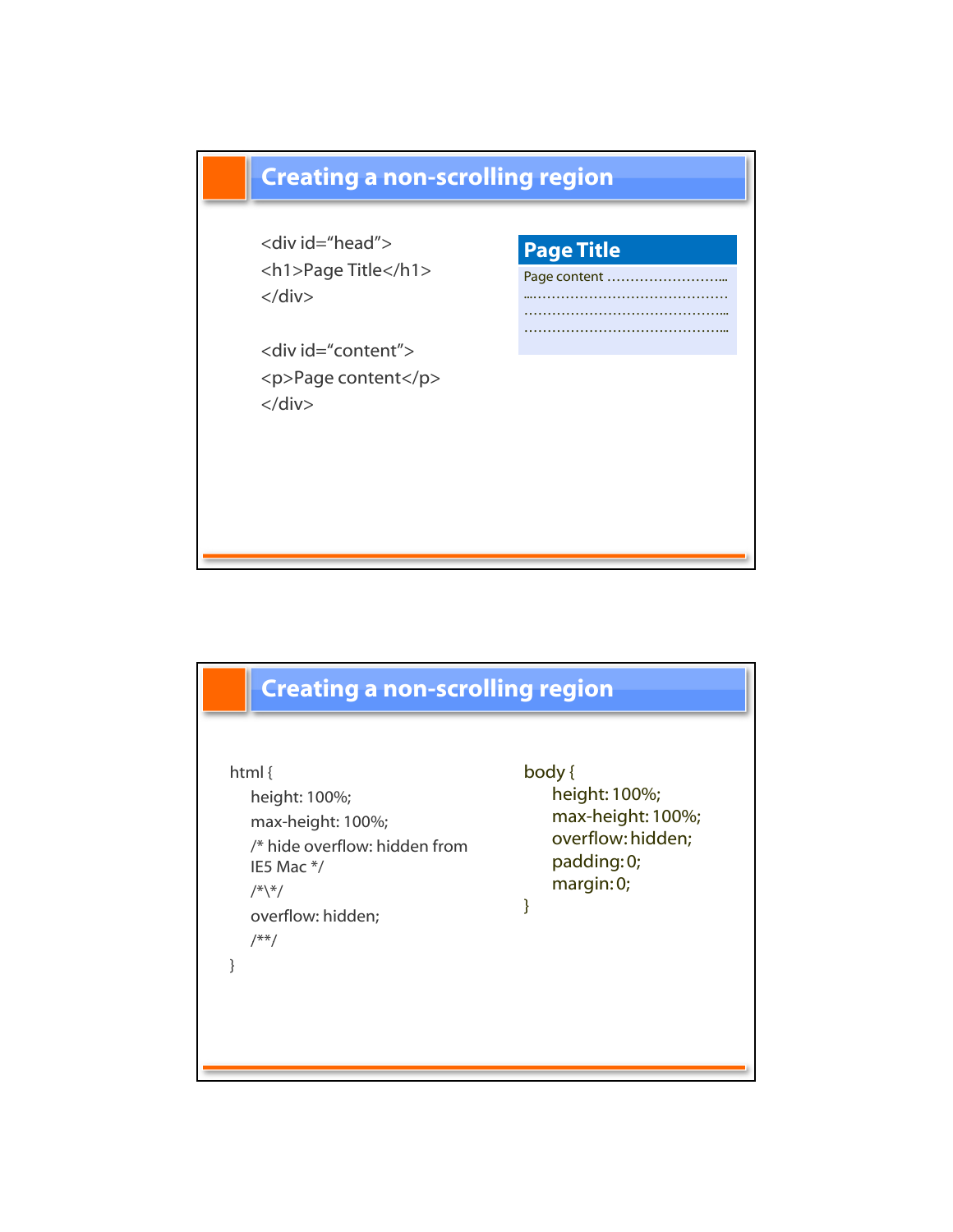

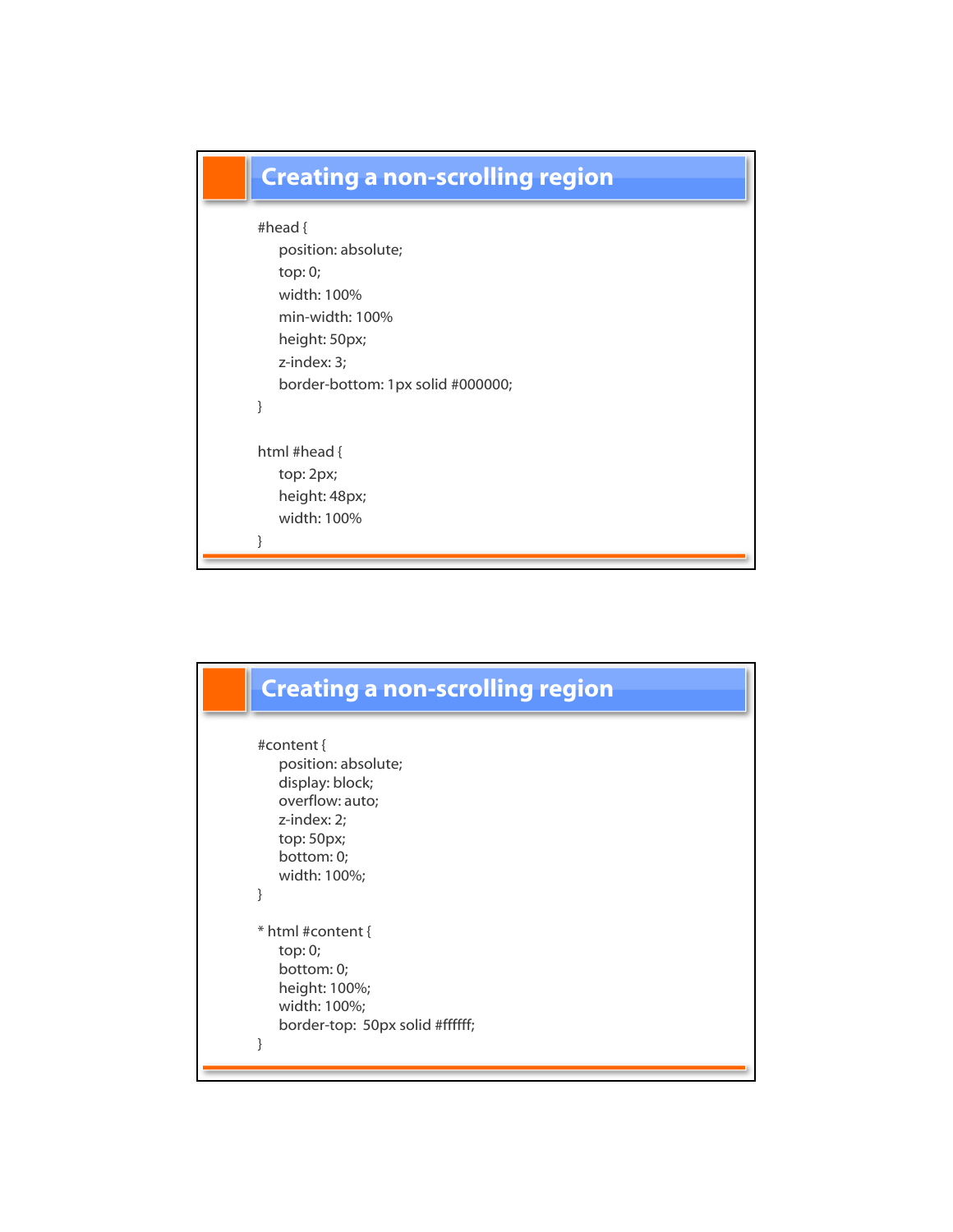

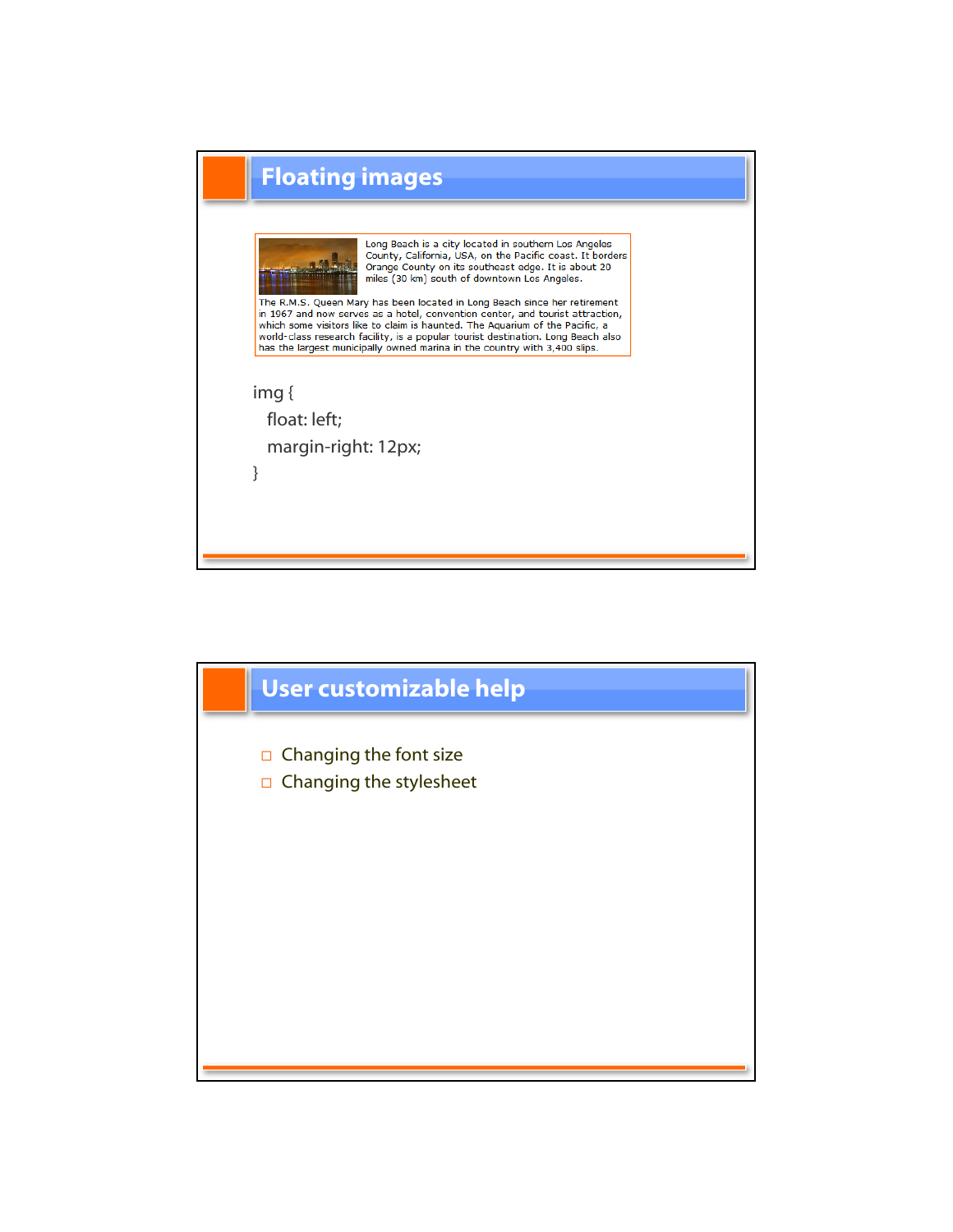